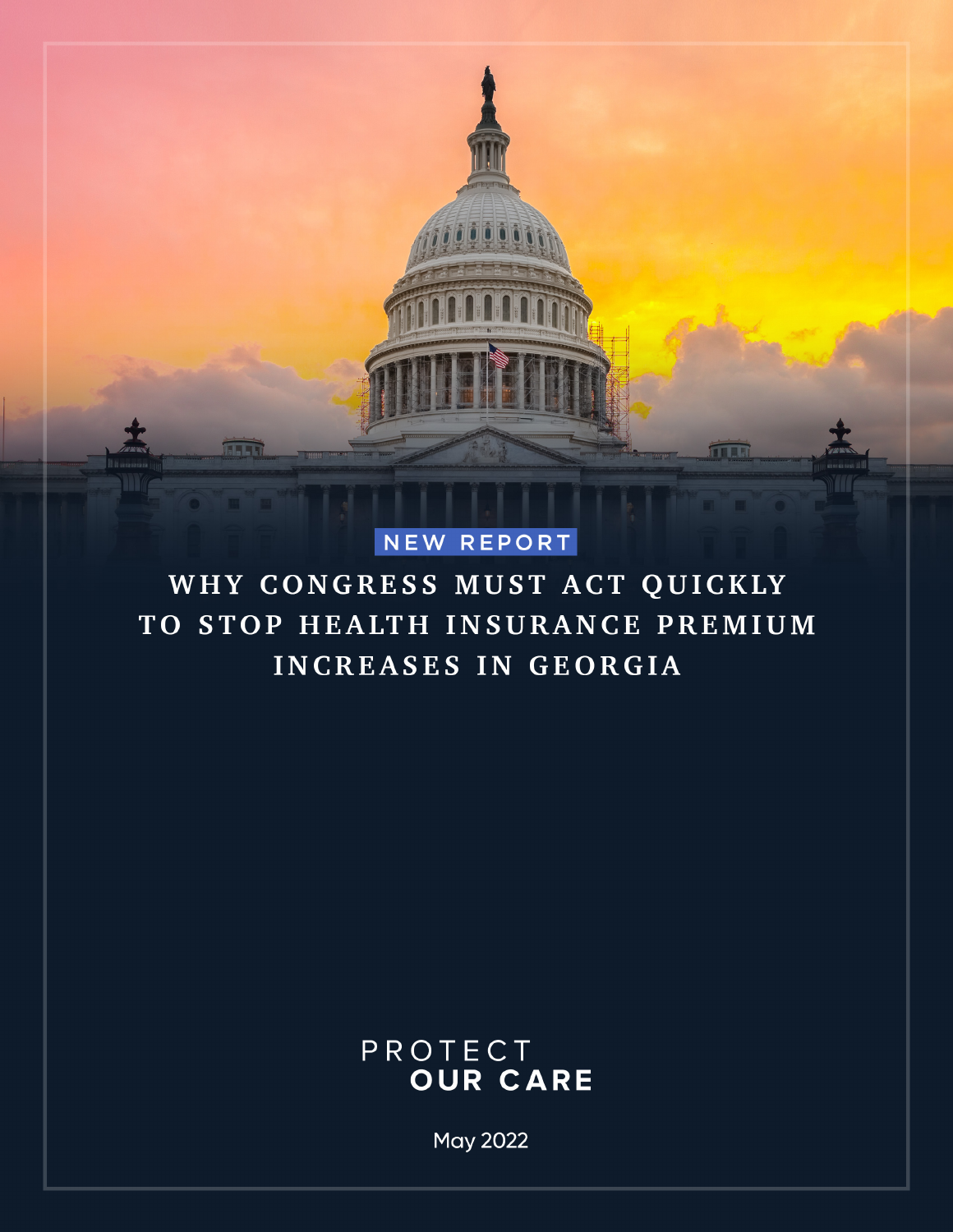## **Millions Will Face Higher Health Care Costs If Premium Tax Credits Disappear**

If Congress does not act, news of premiums skyrocketing will be front and center just as Americans begin signing up for coverage in November. The American Rescue Plan saved families thousands on their premiums, but the expanded tax credits that powered those savings will expire at the end of 2022 and, as a result, premiums for next year's plans will rise dramatically for millions who buy insurance on their own. In a number of states, 2023 premiums will be public starting in July, with official notices in all states sent to enrollees starting in the early fall. Open enrollment for 2023 plans begins on November 1st 2022, a week before Election Day. As people go to the polls, these premium increases will be front and center. Only Congress can prevent this from happening—it's time to extend the American Rescue Plan tax credits to ensure hardworking families can continue to access the health care they need.

## **A Closer Look At What's At Stake For Georgia Families:**

The American Rescue Plan includes measures that dramatically lower the cost of premiums for 642,497 Georgians. This is what's at stake if tax credits are not extended:

- **Gains For Millions Of Americans Will Be Lost.** A total of 701,135 Georgians [signed up](https://www.kff.org/health-reform/state-indicator/marketplace-plan-selections-by-financial-assistance-status-2/?currentTimeframe=0&selectedDistributions=total-consumers-who-have-selected-a-marketplace-plan--consumers-receiving-advanced-premium-tax-credits-aptc--percent-of-total-marketplace-enrollees-receiving-aptcs&sortModel=%7B%22colId%22:%22Location%22,%22sort%22:%22asc%22%7D) for 2022 coverage through an ACA marketplace, with 642,497 enrollees, or 92 percent, receiving premium subsidies to make their [coverage](https://www.kff.org/health-reform/state-indicator/marketplace-plan-selections-by-financial-assistance-status-2/?currentTimeframe=0&selectedDistributions=total-consumers-who-have-selected-a-marketplace-plan--consumers-receiving-advanced-premium-tax-credits-aptc--percent-of-total-marketplace-enrollees-receiving-aptcs&sortModel=%7B%22colId%22:%22Location%22,%22sort%22:%22asc%22%7D) more affordable.
- **Premiums Will Rise For Middle Class Georgians.** If Congress does not expand the ARP's coverage savings, premiums will suddenly rise at the beginning of 2023. An estimated 440,000 Georgians will keep their marketplace [coverage,](https://aspe.hhs.gov/sites/default/files/documents/1647ad29528ee85a48d6ffa9e7bfbc8f/arp-ptc-sunset-impacts-03-22-22%20Final.pdf) but be forced to pay higher premiums.
	- A 45-year-old Georgian earning \$60,000 could see a monthly premium [increase](https://www.cbpp.org/research/health/health-provisions-in-american-rescue-plan-act-improve-access-to-health-coverage) of \$90, back to pre-American Rescue Plan levels.
	- $\circ$  A 60-year-old Georgia couple with a household income of \$75,000 could see a monthly premium [increase](https://www.cbpp.org/research/health/health-provisions-in-american-rescue-plan-act-improve-access-to-health-coverage) of \$1,406, back to pre-American Rescue Plan levels.
	- $\circ$  A Georgia family of four with a household income of \$120,000 could see a monthly premium [increase](https://www.cbpp.org/research/health/health-provisions-in-american-rescue-plan-act-improve-access-to-health-coverage) of \$608, back to pre-American Rescue Plan levels.
- **More Georgians Will Lose Coverage.** An estimated 263,000 Georgians will lose their health coverage and become *uninsured* if Congress doesn't act to extend premium tax credits.
- **Restricting Access For Low- And Middle-Income Georgians.** By increasing the size of the tax credits for all income brackets, the ARP has made coverage more affordable for low- and middle-income individuals**,** but this will not last without Congressional action to extend these savings. This [means](https://www.cbpp.org/research/health/health-provisions-in-american-rescue-plan-act-improve-access-to-health-coverage) a typical family of four with a household income of \$75,000 is saving \$248 on monthly premiums, while a single adult earning \$30,000 is saving \$110 per month.
- **Higher Premiums For Low Wage Workers.** Premiums were eliminated on the exchanges for people earning up to 150 percent of the federal poverty level (roughly \$20,000 for a single